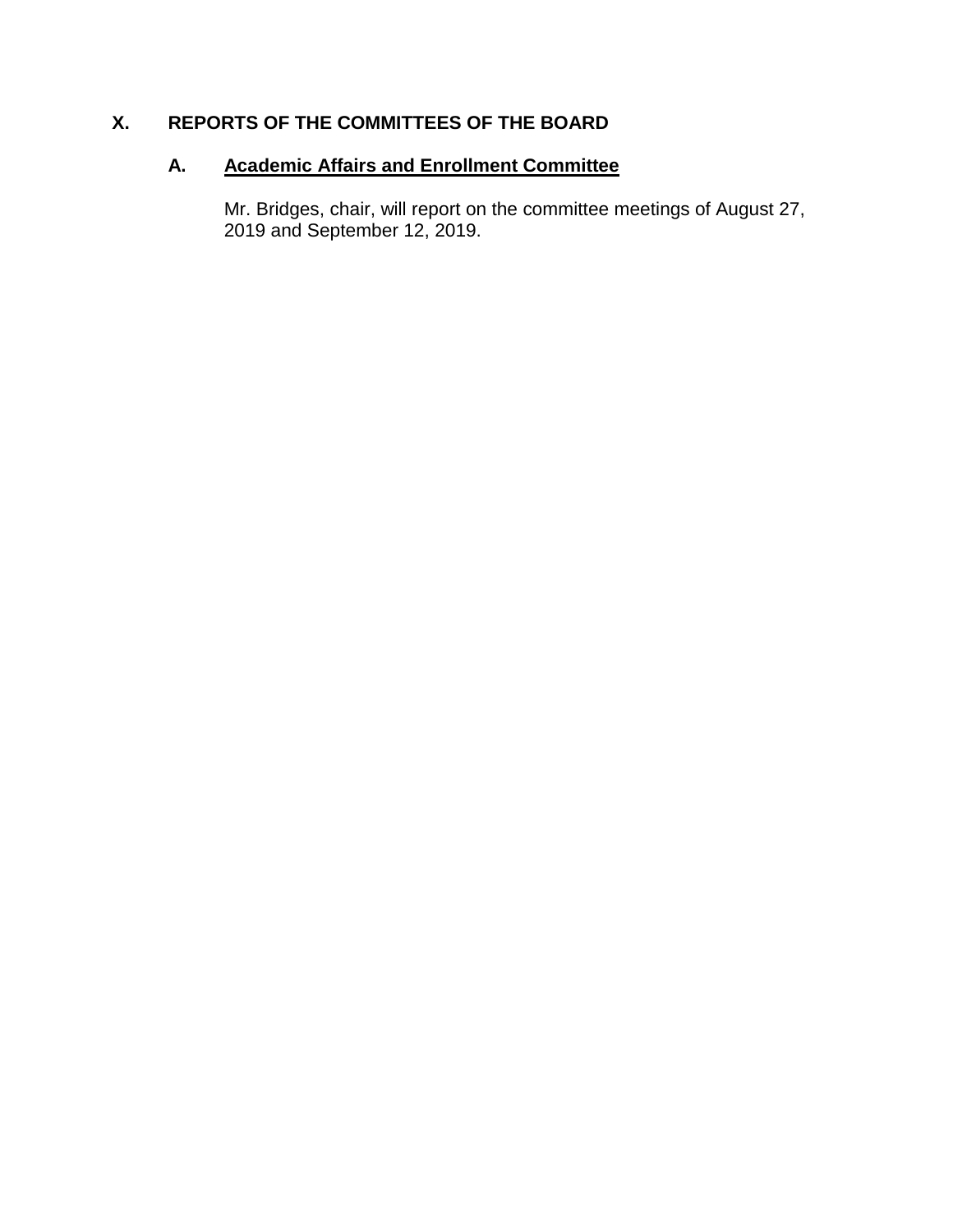#### **Academic Affairs and Enrollment Committee Meeting of August 27, 2019**

#### **Minutes**

- **Present:** M. Bridges, D. Fecher, S. Green, M. Grunder, B. Langos, W. Montgomery, G. Ramos, O. Sneary, S. Wenrick
- **Guests:** P. Carney, L. Chan, S. Edwards, D. Kimpton, L. Luehrmann, C. Schrader

Mr. Bridges called the meeting to order at 3:00 p.m. and read the Conflict of Interest Statement.

#### **Enrollment Update**

Dr. Sue Edwards, provost, offered an update on enrollment and an overview of the goals of the 5-year enrollment plan.

Helping students "find their fit" is an important part of the recruitment process. Whether this means going to high schools for recruitment visits, working with school counselors, offering FASFA workshops, sending targeted personal communications, or creating transfer agreements with local community colleges, Wright State is helping perspective students realize what Wright State has to offer them. For transfer students, Wright State partners with Sinclair and Clark State with seamless articulation agreements and is working with Edison State, Cincinnati State and Southern State to assist in student transfers.

Day 1 enrollment data for incoming students comparing current enrollment to Fall of last year is trending better than anticipated. The enrollment decline of 11.8% has improved over previous projections. Freshmen to sophomore retention numbers are 62% for the Dayton Campus and 66% for the Lake Campus. Final Fall enrollment numbers are compiled on Day 14 and reported nationally to IPEDS.

The Class of 2023 arrived on campus this past week and have brought with them high energy and a willingness to engage as evidenced by their high attendance at weekend activities. Dr. Edwards thanked everyone for their support with Move In Day and highlighted the efforts of student leaders to continue to make new students feel welcome.

In response to a question on application yield, Provost Edwards explained that this is the first year Wright State has participated in the "Common App" which has affected yield tracking with a 25% increase in applications. With the Common App students can apply to a multiple-institutions with one application even though their interest in a particular institution may not be high. Final enrollment reports are due out in October.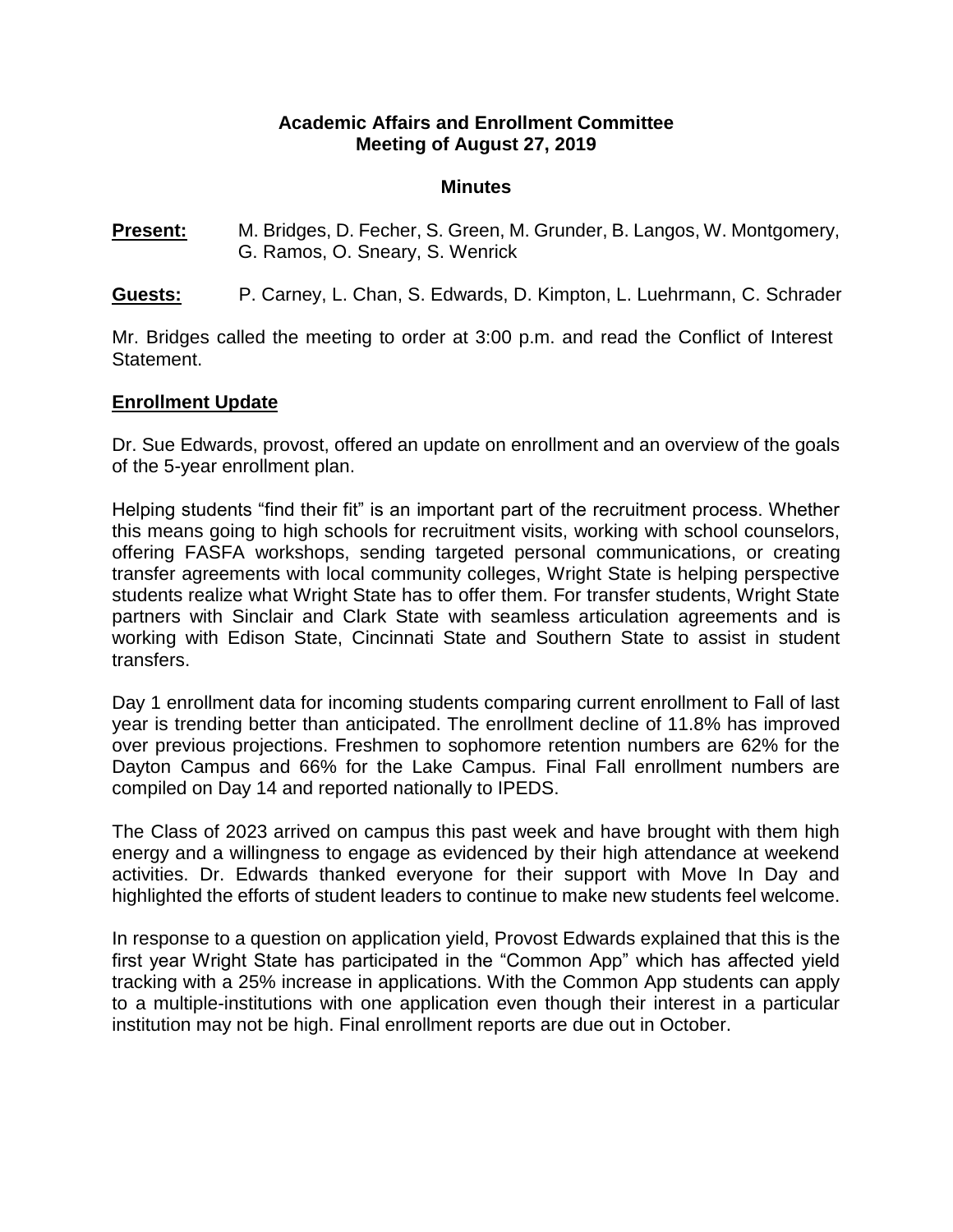Dr. Edwards explained that the purpose of Wright State's Five-Year Enrollment Management Plan is to attract, retain, and graduate students that meet the workforce needs of the region and the State of Ohio. The five goals of the plan include:

- 1. Sustained growth in new student enrollment
- 2. Improved Student Retention
- 3. Development of new programs and enhancement of existing programs to provide a qualified workforce to the region
- 4. Expanded online offerings
- 5. Development of aggressive institutional and program-specific marketing plans that reflect Wright State's identity

Direct from High School (DFHS) student enrollment in Ohio, and across the nation, is declining creating more competition among institutions for students. Wright State is looking to attract more DFHS students and transfer students by meeting their unique needs with flexible schedules, support services, and a variety of course delivery methods.

Provost Edwards recently signed 25 articulation agreements with area community colleges to provide students with a pathway to graduation. Mr. Paul Carney, interim vice president for enrollment, explained that these "roadmaps" outline the courses to be taken at the community college that will seamlessly transfer to Wright State. At Wright State, the student will follow a documented sequence of courses to complete their 4-year degree.

Non-traditional and returning students have unique needs. Some students wish to enhance their work skills or gain new ones, others are juggling the responsibility of multiple jobs, and some students are also caring for children while attending school. Having Wright State's core courses online allows for flexible delivery offerings and course work leading to credentialing.

Today's students get their information in very different ways. Wright State is looking to expand their marketing and information delivery systems to direct information where students are searching.

Mr. Montgomery reflected on a conversation he had with Mr. Michael Berghoff, chair of Purdue University's board of trustees. With all the changes in higher education, Mr. Berghoff spoke about a two-year process Purdue had undertaken to identify their core focus and to streamline their course offerings to better support their mission and focus. Provost Edwards will contact Purdue to learn more about their process.

#### **Executive Session**

In accordance with the Ohio Open Meetings Law, the Academic Affairs and Enrollment Committee, after a majority of a quorum and by roll call vote, determined to hold a Special Executive Session by offering the following resolution: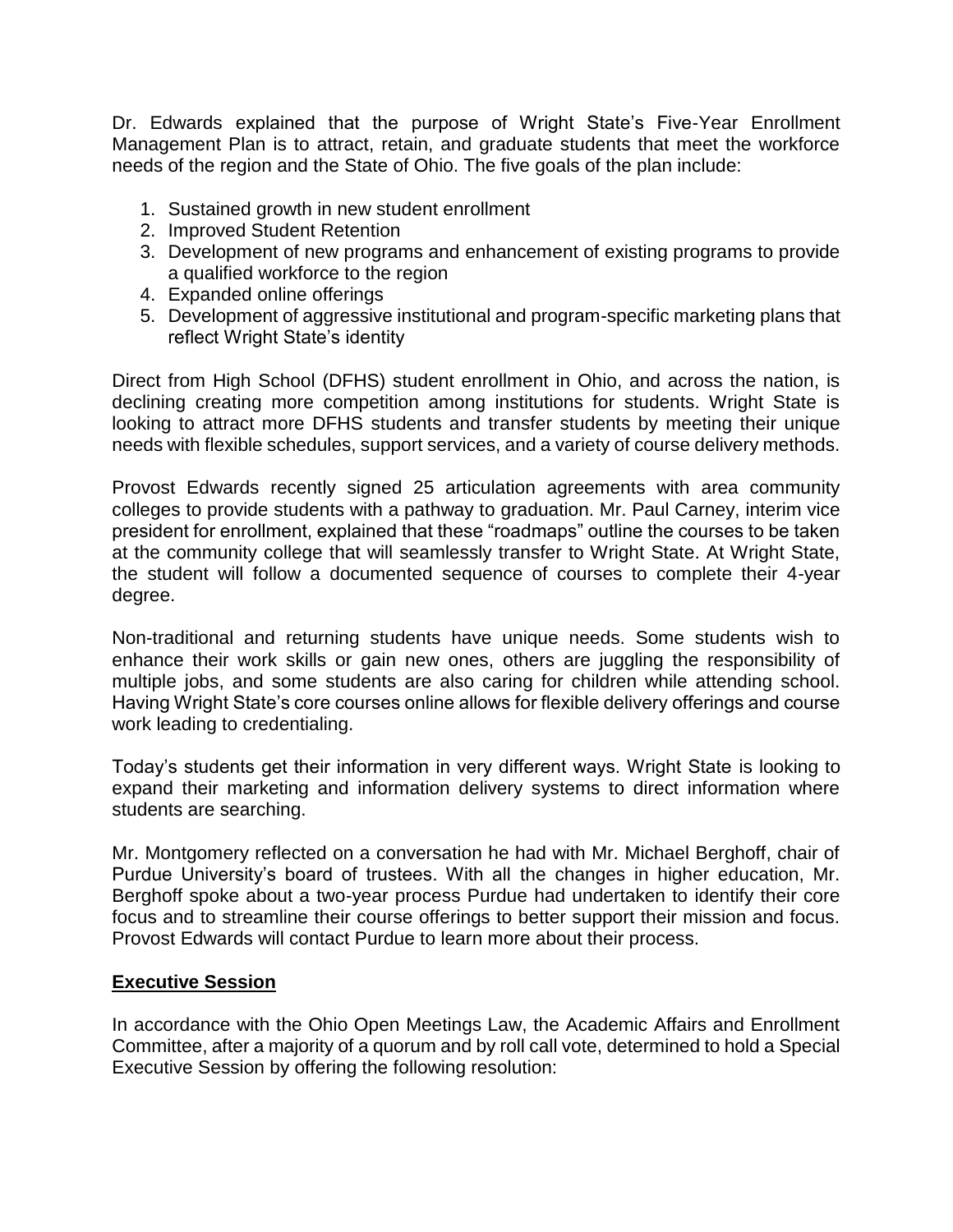## **RESOLUTION 20-4**

RESOLVED that the Academic Affairs and Enrollment Committee agreed to hold an Executive Session on Tuesday, August 27, 2019 at 3:47 p.m.; and be it further

RESOLVED that pursuant to the Ohio Revised Code 121.22 (G), the following issues may be discussed in Executive Session:

 Matters required to be kept confidential by federal law or regulations or state statues; R.C. Section 121.22 (G)5

Mr. Bridges moved for approval. Ms. Green seconded, and the motion was unanimously approved by roll call vote.

The Executive Session ended at 5:02 p.m. and the meeting adjourned at 5:03 p.m.

Respectfully Submitted, Deborah Kimpton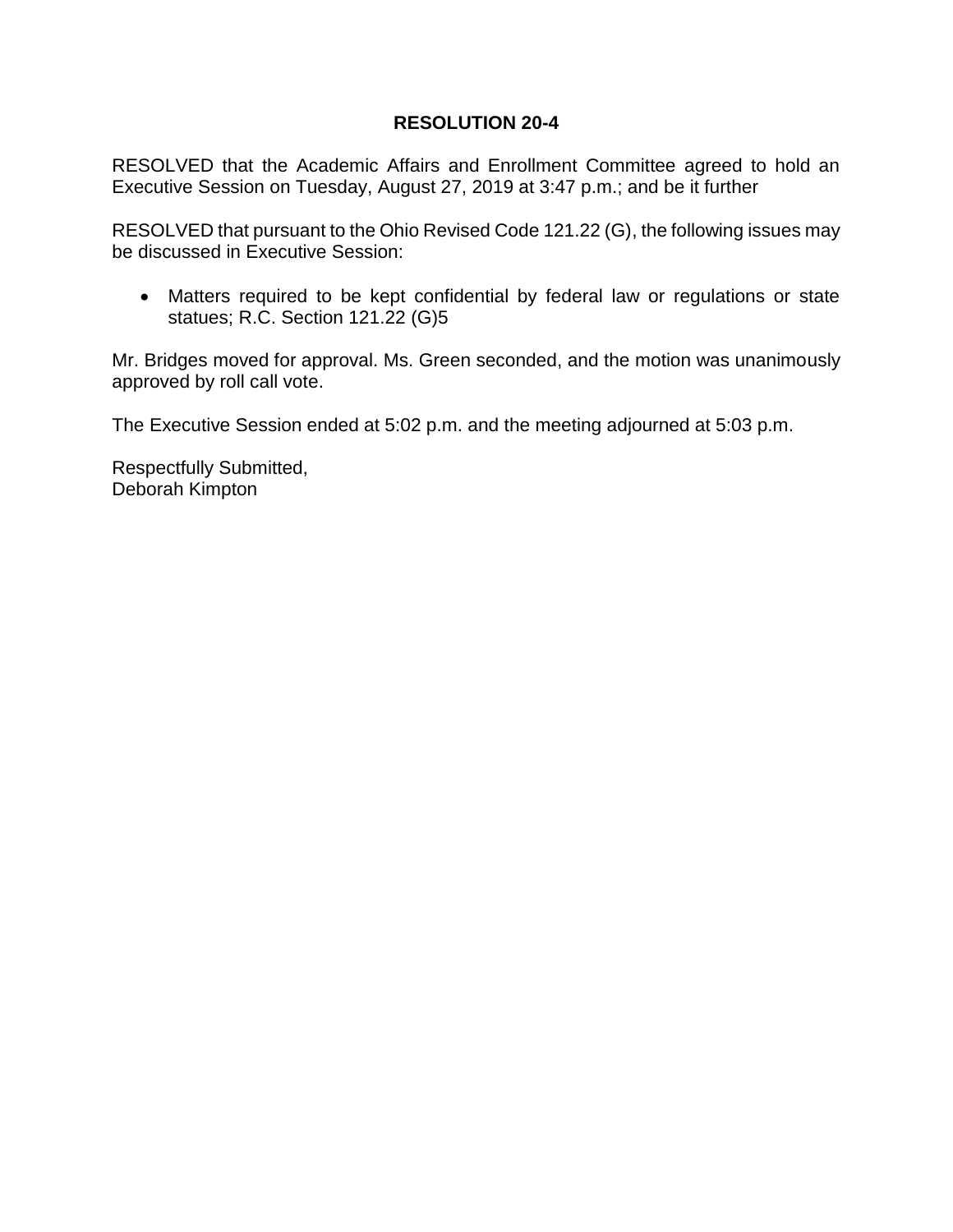#### **Academic Affairs and Enrollment Committee Meeting of September 12, 2019**

## **Report Out**

- **Call to Order and Conflict of Interest**
- **Provost Report: Dr. Sue Edwards**

## **1. Emeritus Requests**

The Academic Affairs and Enrollment Committee heard a request for emeritus status and are presenting the following resolution for full Board consideration and approval.

#### **RESOLUTION 20-**

WHEREAS, faculty members who have served ten or more years as fully-affiliated and full-time members at Wright State University will automatically be granted the emeritus title upon retirement and upon written request by the faculty member to the provost; and

WHEREAS, David Mirkin, Professor of Pathology and Pediatrics served the university from 1987 in a fully-affiliated and full-time status and has requested emeritus status; and

WHEREAS, Thomas Sudkamp, Professor of Computer Science and Engineering served the university from 1982 in a fully-affiliated and full-time status and has requested emeritus status; and

WHEREAS, Fall Ainina, Professor of Finance and Financial Services served the university from 1986 in a fully-affiliated and full-time status and has requested emeritus status; and

WHEREAS, Marjorie McLellan, Associate Professor of Urban Affairs and Geography served the university from 2000 in a fully-affiliated and full-time status and has requested emeritus status; and

WHEREAS, Norma Adragna-Lauf, Professor of Pharmacology and Toxicology served the university from 1985 in a fully-affiliated and full-time status and has requested emeritus status; and